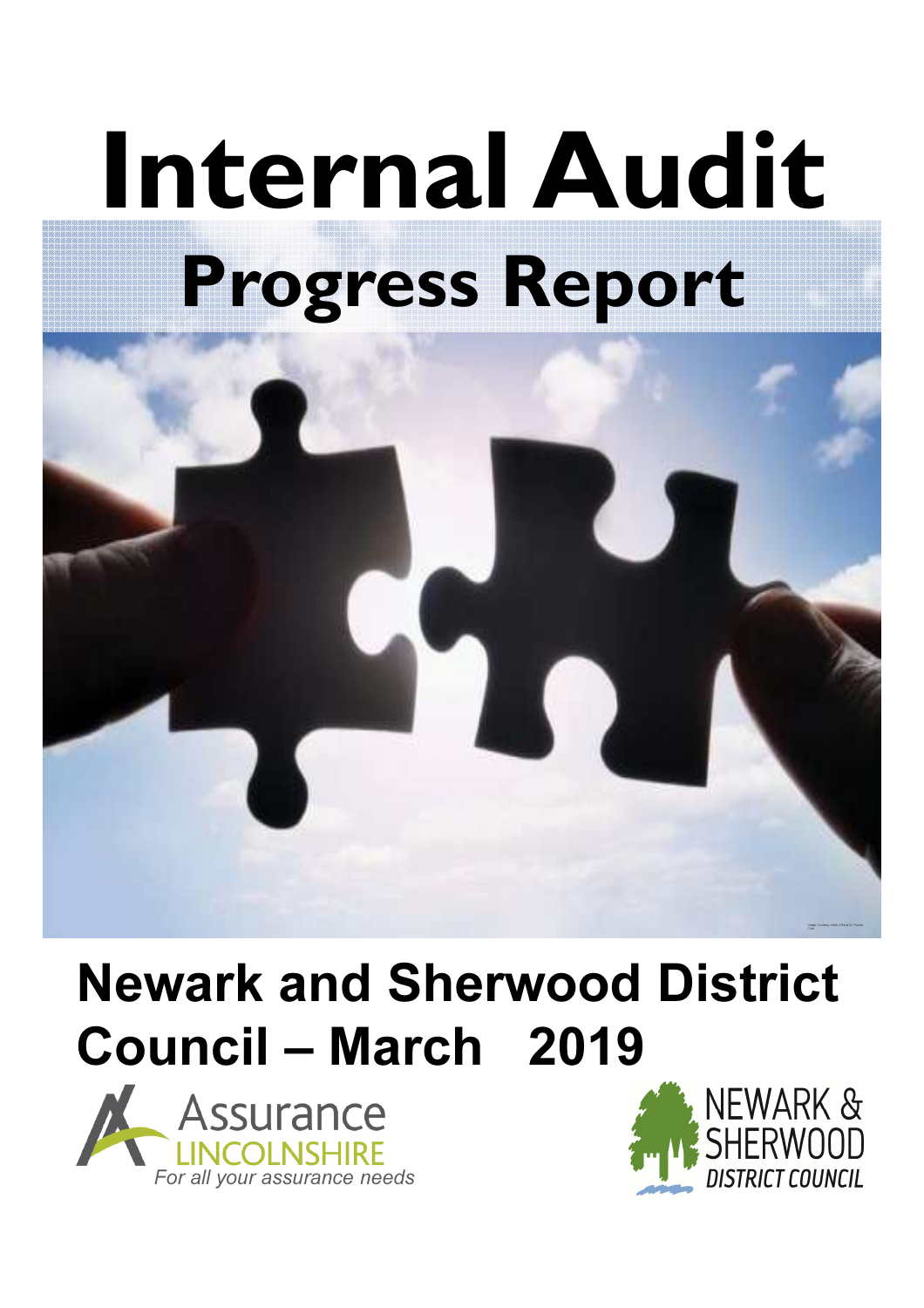## Contents

#### Key Messages **Page 1** and the Page 1

| <b>Introduction</b> |  |
|---------------------|--|
| <b>Summary</b>      |  |
| <b>Assurances</b>   |  |

#### **Internal Audit work completed Fage 2** Page 2

Overview of Assurances Audit Reports at Draft Other Significant Work Work in Progress Other Matters of Interest

#### Appendices Page 11

Assurance Definitions Limited Assurance Report Summary Details of Overdue Actions 2018/19 Audit Plan to Date

Lucy Pledge - Audit and Risk Manager (Head of Internal Audit) lucy.pledge@lincolnshire.gov.uk

John Sketchley – Audit Team Leader John.sketchley@lincolnshire.gov.uk

Amanda Hunt - Principal Amanda.hunt@newark-sherwooddc.gov.uk

This report has been prepared solely for the use of Members and Management of Newark and Sherwood District Council. Details may be made available to specified external organisations, including external auditors, but otherwise the report should not be used or referred to in whole or in part without prior consent. No responsibility to any third party is accepted as the report has not been prepared, and is not intended for any other purpose.

The matters raised in this report are only those that came to our attention during the course of our work – there may be weaknesses in governance, risk management and the system of internal control that we are not aware of because they did not form part of our work programme, were excluded from the scope of individual audit engagements or were not bought to our attention. The opinion is based solely the work undertaken as part of the agreed internal audit plan.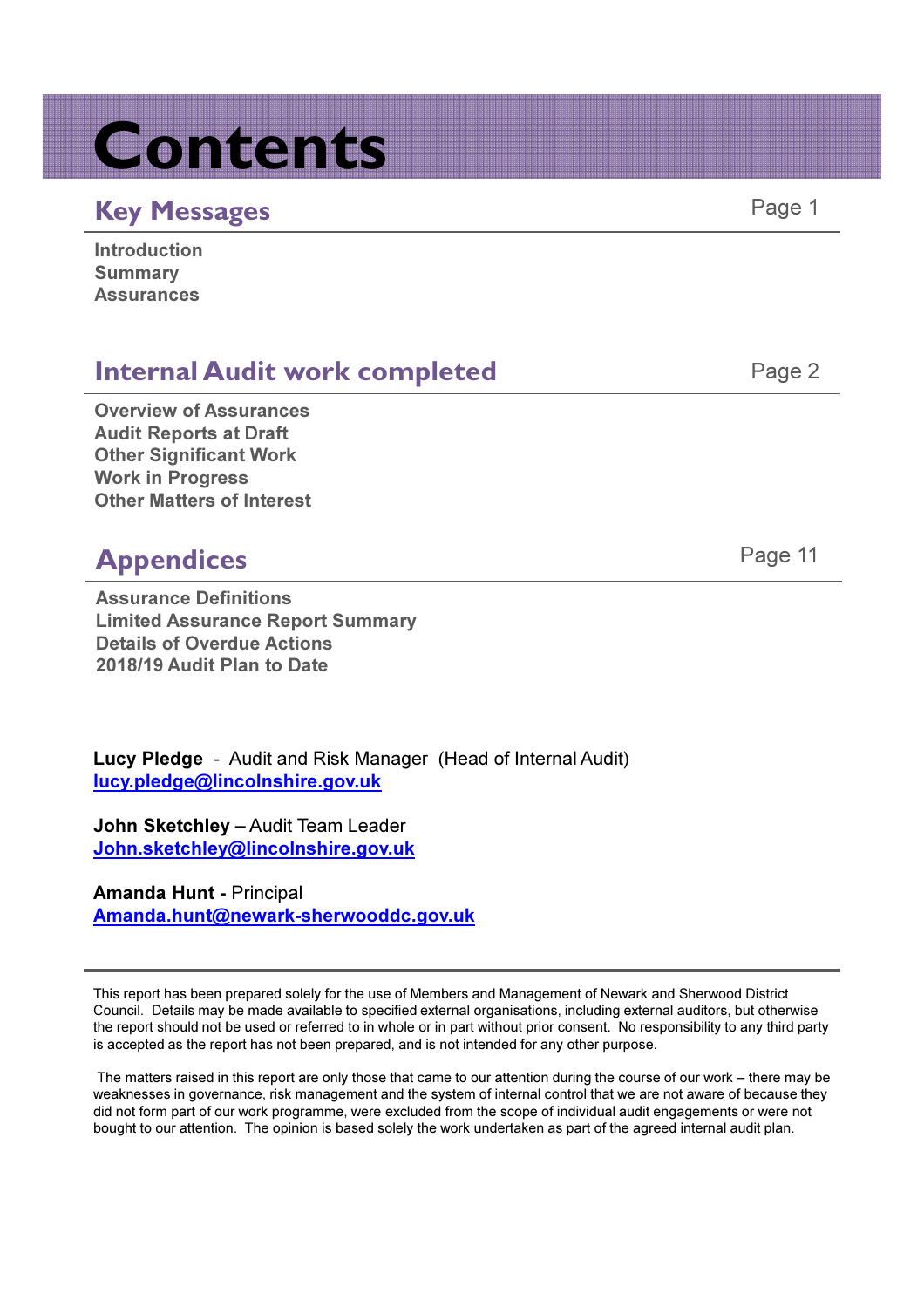## Introduction

The purpose of this report is to:

Provide details of the audit work during the period April 2018 to 31 March 2019 Advise on progress with the 2018/19 plan Raise any other matters that may be relevant to the Audit Committee role

#### Key Messages

During the period we have completed 10 assurance audits\*:-

- ICT Cyber Security Limited
- Economic Development Substantial
- HRA Self-financing Substantial
- Environmental Protection Substantial
- CCTV Substantial
- Brexit Preparation Substantial
- Domestic Refuse Substantial
- Street Cleansing Substantial
- Key Control Testing Substantial
- Payroll Substantial

Appendix 2 provides more information on the Limited Assurance audit.

All audits within the plan have been started with 6 at draft report stage and 4 in progress.

There are no high risk recommendations outstanding. Overall there are 85 recommendations remaining to be implemented of which 28 are overdue. 21 of these have not been progressed at all. We have had some difficulties in obtaining responses from a number of auditees this year, therefore we will review the processes for collating these in future to improve response rates. Further details are included in Appendix 3.

There have been a number of issues which have affected the promptness of completing audits throughout the year with staff availability, promptness of providing information and clearing reports through the Senior Leadership Team (SLT).



LOW ASSURANCE

\*Note: The assurance expressed is at the time of issue of the report but before the full implementation of the agreed management action plan. The definitions for each level are shown in Appendix 1. Page 1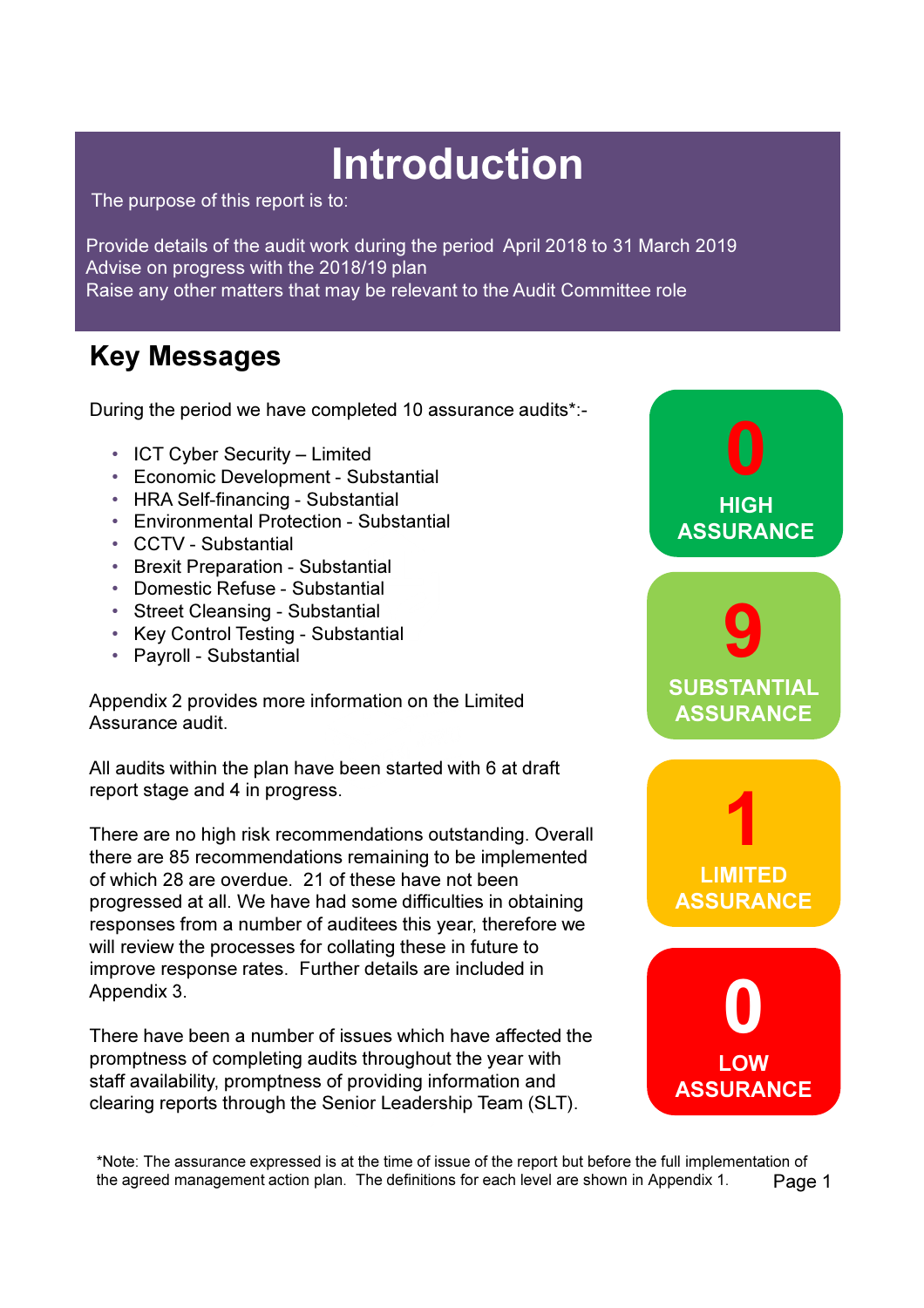#### Assurances

## Limited Assurance

Our current assessment of the Council's Cyber Security capability is Limited.

It is evident that a lot of the policy documents to direct the required behaviour and activities within the ICT service require refreshing and restating. We make several recommendations within this report to amend specific policies that are seen as important to the Cyber Security areas we have covered.

ICT Cyber **Security** 

A general recommendation to refresh the ICT policy range has been made within the ICT Governance audit report undertaken as part of the 2018/19 audit programme (currently in draft).

The annual IT Health Check (ITHC) was undertaken earlier in the year by an external assessor to support the Council's annual PSN compliance. The external assessor produced a report of their findings in April 2018 which resulted in almost 400 actions being identified for the Council to remediate. As a large number of critical and high priority actions remain outstanding we have recommended that the ITHC action plan is more actively monitored by management to help ensure that suggested improvements are implemented within an acceptable timeframe.

## Substantial Assurance

Overall the Unit is well run with very enthusiastic and skilled staff. There are objectives in place setting out the planned direction of the service and a workplan which sets out how they are planning to meet these. There is a clear indication of how the work undertaken by the unit aligns with the priorities of the Council. There are a few areas which require strengthening to improve how the unit measures and reports it's effectiveness and demonstrates responsibility.

#### Economic Development

To improve it's effectiveness the strategy document needs to be amended to exclude the rationale and include the period of coverage, responsibility and requirements for review. An updated Business Plan and Work Plan will aid in setting and monitoring achievements for the coming year and further strengthen alignment with the Councils priorities.

Improved reporting and evaluation of projects will also help to improve the effectiveness of the Unit through scrutiny and learning.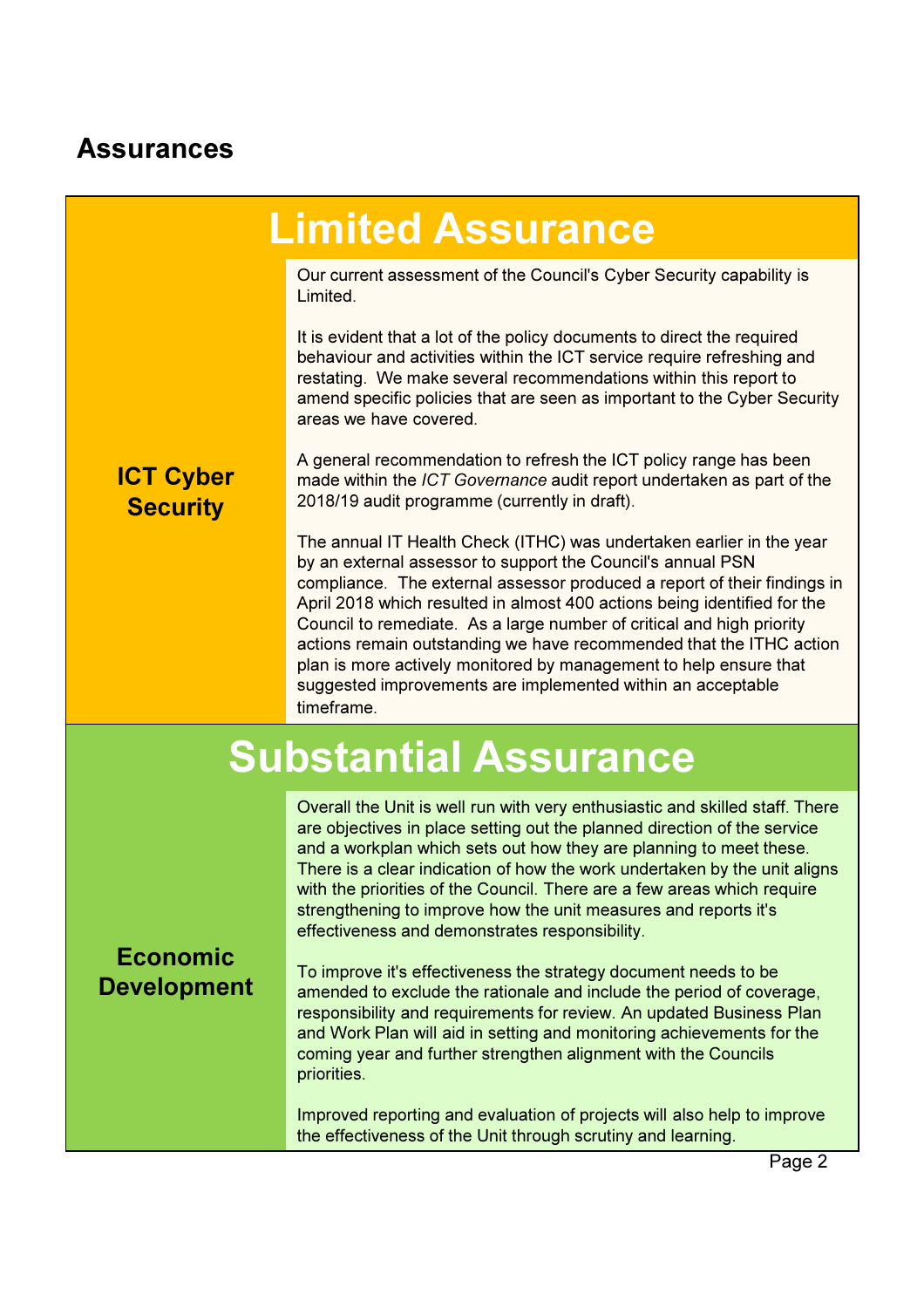| <b>Substantial Assurance</b>              |                                                                                                                                                                                                                                                                                                                                                                                                                                                                                                                                                             |  |  |  |  |
|-------------------------------------------|-------------------------------------------------------------------------------------------------------------------------------------------------------------------------------------------------------------------------------------------------------------------------------------------------------------------------------------------------------------------------------------------------------------------------------------------------------------------------------------------------------------------------------------------------------------|--|--|--|--|
|                                           | Overall the processes in place for the administration of environmental<br>permitting are sufficient and operating well to ensure effective<br>management of the activity.                                                                                                                                                                                                                                                                                                                                                                                   |  |  |  |  |
|                                           | The correct fees are charged for the permits in accordance with DEFRA's<br>set charges and the assessed level of risk. The income received is<br>correctly administered in the General Ledger ensuring it is used to offset<br>the overall cost of providing the Environmental Health service.                                                                                                                                                                                                                                                              |  |  |  |  |
| <b>Environmental</b><br><b>Protection</b> | Staff members administering the environmental permits are experienced<br>and have the appropriate technical knowledge.                                                                                                                                                                                                                                                                                                                                                                                                                                      |  |  |  |  |
|                                           | We identified the following areas where some improvements are<br>necessary to enhance the effectiveness of the activity:-                                                                                                                                                                                                                                                                                                                                                                                                                                   |  |  |  |  |
|                                           | • Ensuring planned inspections are completed within the schedules and<br>seeking clarification from DEFRA on the mobile plant inspections in<br>light of the operational difficulties.<br>Undertaking independent spot check reviews on the risk assessments<br>$\bullet$<br>and the inspection outcomes to ensure the risks have been correctly                                                                                                                                                                                                            |  |  |  |  |
|                                           | assessed and process followed comply with statutory requirements.<br>When we commenced the audit we found several issues with the HRA<br>and the processes in place.                                                                                                                                                                                                                                                                                                                                                                                        |  |  |  |  |
|                                           | We had discussions with the Financial Services Staff who had become<br>aware of the issues and they have worked hard in consultation with the<br>Strategic Housing Business Manager, the relevant CMT directors and<br>staff from Newark and Sherwood Homes to review and update the HRA<br>financial model. This has ensured that the assumptions used are prudent<br>and any identified errors are corrected to ensure the plan is reliable and<br>fit for purpose. Revised processes have also been put into place to<br>prevent the issues reoccurring. |  |  |  |  |
| <b>HRA Self-</b><br><b>Financing</b>      | We have been able to give a 'Substantial Assurance' opinion based on<br>the effectiveness of processes as a result of the work recently<br>undertaken. A 'Low' assurance would have been a fair opinion if the<br>changes had not been actioned.                                                                                                                                                                                                                                                                                                            |  |  |  |  |
|                                           | We identified some areas where further improvements are necessary to<br>strengthen the governance arrangements for the HRA:-                                                                                                                                                                                                                                                                                                                                                                                                                                |  |  |  |  |
|                                           | Ensuring the processes for the annual review of the business plans<br>$\bullet$<br>are robust, effective and any agreed actions are promptly resolved to<br>ensure the plan is ready for use in a timely manner.<br>Formalising the calculation requirements for Capital expenditure.<br>Critical reviews and in-year monitoring processes are strengthened.<br>$\bullet$                                                                                                                                                                                   |  |  |  |  |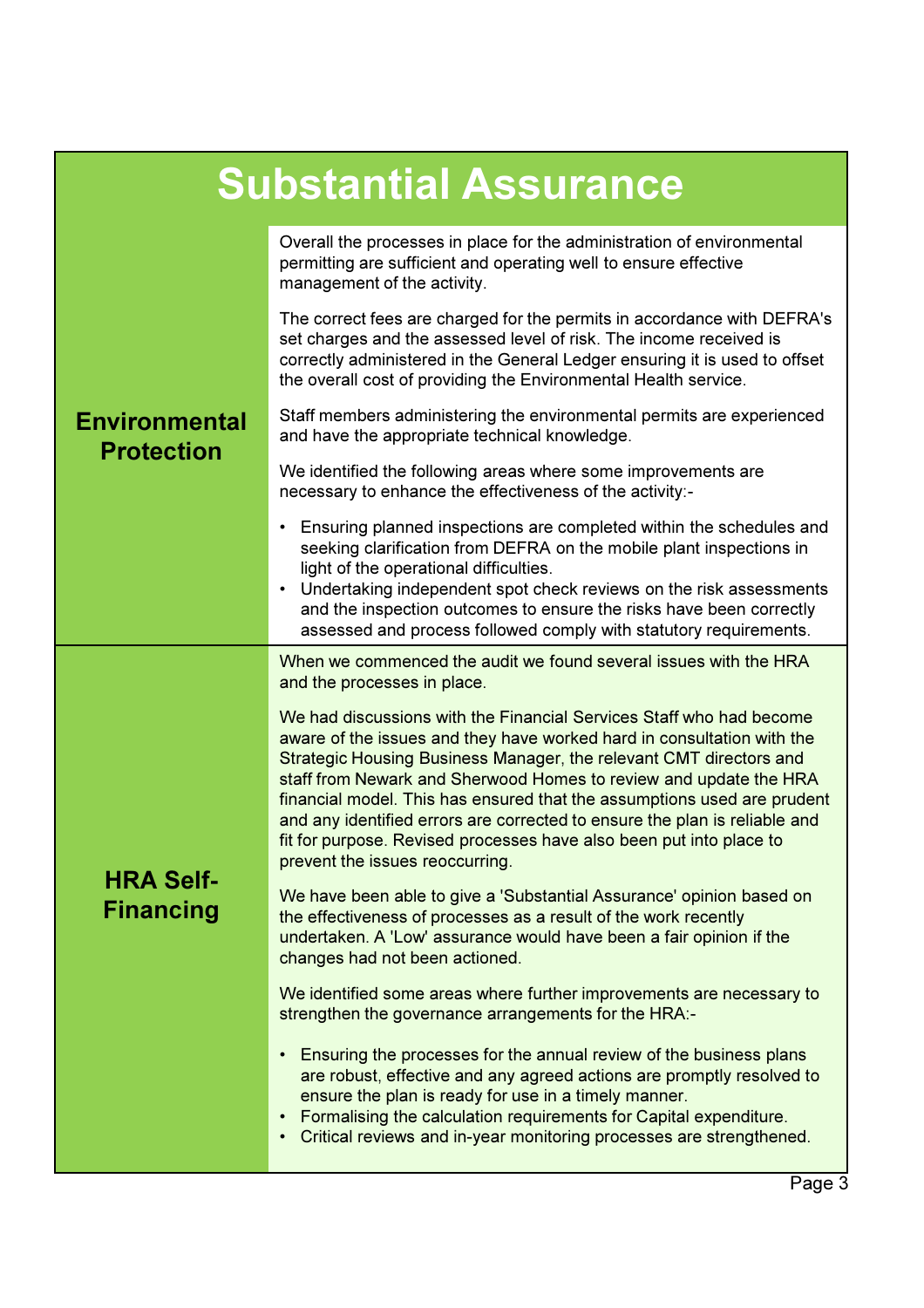| <b>Substantial Assurance</b> |                                                                                                                                                                                                                                                                                                                                                                                                                                                                                                                               |  |  |  |  |
|------------------------------|-------------------------------------------------------------------------------------------------------------------------------------------------------------------------------------------------------------------------------------------------------------------------------------------------------------------------------------------------------------------------------------------------------------------------------------------------------------------------------------------------------------------------------|--|--|--|--|
| <b>CCTV</b>                  | The day to day arrangements for the management and provision of the<br>service continue to result in an effective service for all of the partners. There<br>is a team in place and the service has successfully completed the move to<br>its new premises within a more secure environment.                                                                                                                                                                                                                                   |  |  |  |  |
|                              | The management of the service is quite informal with a small number of<br>people working closely together, and regular contact with contractors. In our<br>opinion the management of the service could be strengthened through the<br>implementation of more formal arrangements. The Council should consider:                                                                                                                                                                                                                |  |  |  |  |
|                              | Producing an annual report<br>$\bullet$<br>Setting more meaningful targets<br>$\bullet$<br>Documenting meetings and sharing minutes                                                                                                                                                                                                                                                                                                                                                                                           |  |  |  |  |
|                              | Some aspects of the new Partnership agreement would benefit from further<br>clarification before it is signed by all parties. There is referral to the<br>'Nominated Body' but nowhere within the document does it state who this is<br>or how it is appointed.                                                                                                                                                                                                                                                               |  |  |  |  |
|                              | The change in staff and move to new premises has led to minimal<br>improvements being made since our previous review therefore the level of<br>assurance remains unchanged.                                                                                                                                                                                                                                                                                                                                                   |  |  |  |  |
|                              | The Council has good arrangements in place to monitor the risks associated<br>with Brexit and keep up to date with the progress of the negotiations. The<br>arrangements in place are currently reasonable reflecting the current<br>position of the Brexit negotiations; discussions with other Authorities have<br>found that the Council is more proactive in planning for Brexit.                                                                                                                                         |  |  |  |  |
| <b>Brexit</b>                | Whilst there are a number of plans and thoughts of how processes will<br>develop as the Brexit deal (or no deal) is agreed, these have not been<br>formalised which has led to a substantial assurance level being given rather<br>than high assurance.                                                                                                                                                                                                                                                                       |  |  |  |  |
| <b>Preparation</b>           | A report on the implications and opportunities of Brexit was presented to<br>CMT in June 2018 'Exploring the Potential Impact of Brexit across Newark<br>and Sherwood' which identified risks and opportunities for the District and<br>services provided by the Council, and its wholly owned companies. A<br>number of recommendations were also made for them to consider and<br>following discussion a range of actions were implemented including<br>management arrangements for overseeing the work relating to Brexit. |  |  |  |  |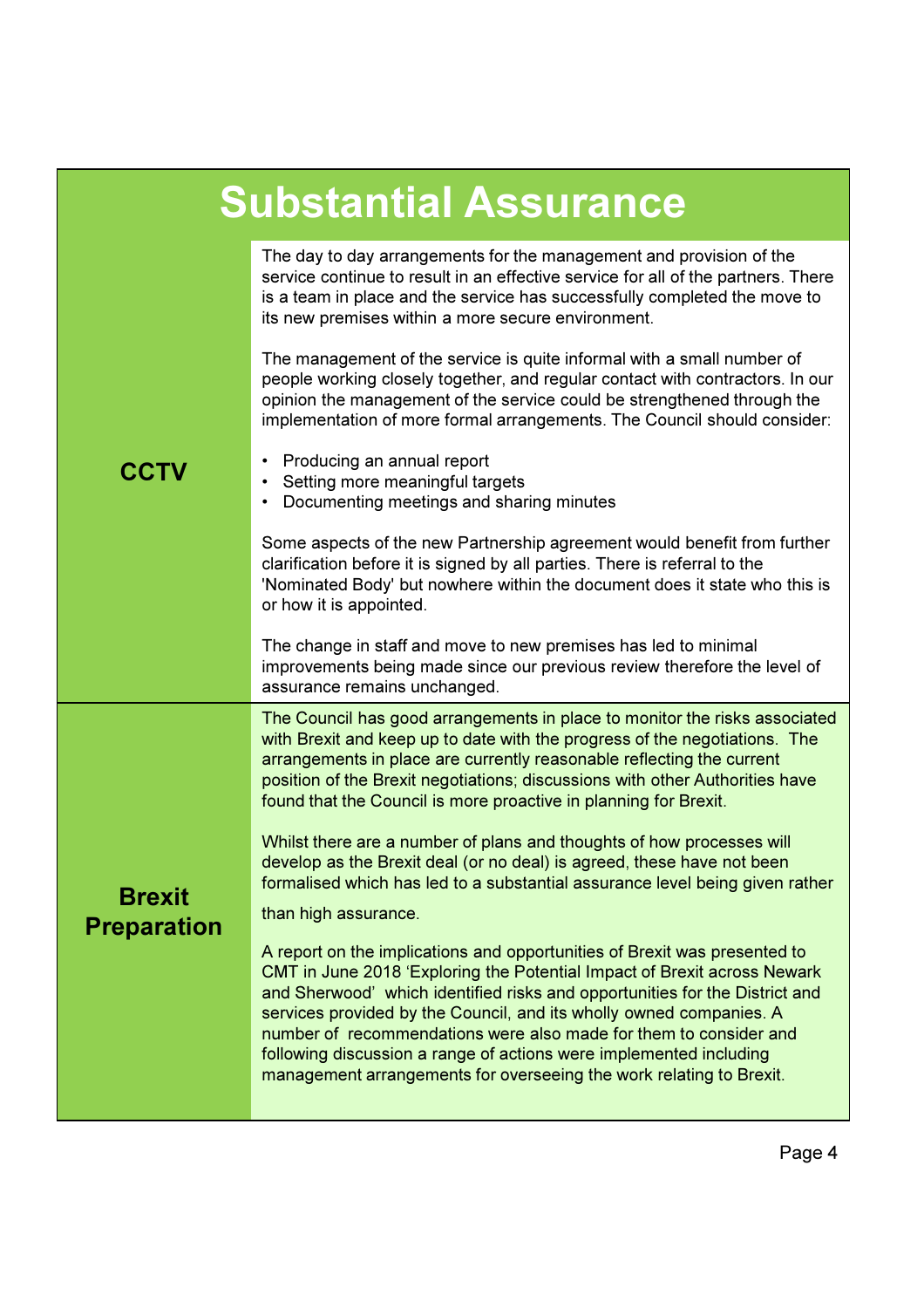| <b>Substantial Assurance</b>      |                                                                                                                                                                                                                                                                                                                                                                                                                                                            |  |  |  |  |  |
|-----------------------------------|------------------------------------------------------------------------------------------------------------------------------------------------------------------------------------------------------------------------------------------------------------------------------------------------------------------------------------------------------------------------------------------------------------------------------------------------------------|--|--|--|--|--|
| <b>Domestic</b><br><b>Refuse</b>  | Overall, adequate arrangements are in place, which ensure that domestic<br>refuse is collected from the households and disposed of appropriately at the<br>waste disposal points. Processes supporting the administration of the<br>service are operating sufficiently.                                                                                                                                                                                    |  |  |  |  |  |
|                                   | Management and the current political administration are actively involved in<br>raising the profile and further developing the service through the Cleaner<br>Safer Greener (CSG) agenda. This ensures that the service is clearly<br>aligned to the Council's strategic priorities and vision.                                                                                                                                                            |  |  |  |  |  |
|                                   | A Residents Survey has been carried out and a Diagnostic Review of<br>Environmental Services including Refuse and Recycling Collections, Street<br>Cleansing and Commercial Waste is scheduled to be undertaken by the<br>external consultants. These will positively contribute to the future delivery of<br>the service.                                                                                                                                 |  |  |  |  |  |
|                                   | We have identified areas where some improvements are necessary:-                                                                                                                                                                                                                                                                                                                                                                                           |  |  |  |  |  |
|                                   | Ensuring sufficient staff members are available to provide the service in<br>$\bullet$<br>full, taking measures where necessary to address staff sickness.<br>• Learning lessons from the customer complaints feedback<br>• Reviewing the adequacy of the current measures for reducing the waste<br>contamination and exploring additional measures where necessary.<br>Identifying and addressing the causes for the missed bins collection<br>$\bullet$ |  |  |  |  |  |
|                                   | Overall, the arrangements for the delivery of street cleansing services are<br>adequate. The business unit has commissioned a desktop review to ensure<br>continued service improvements, looking at the key areas that are likely to<br>benefit from further work.                                                                                                                                                                                        |  |  |  |  |  |
|                                   | There are continuing arrangements to align the CSG agenda to the<br>Council's strategic priorities and vision.                                                                                                                                                                                                                                                                                                                                             |  |  |  |  |  |
| <b>Street</b><br><b>Cleansing</b> | A Residents Survey has been carried out and a Diagnostic Review of<br><b>Environmental Services including Refuse and Recycling Collections, Street</b><br>Cleansing and Commercial Waste is scheduled to be undertaken by the<br>external consultants. These will positively contribute to the future delivery of<br>the service.                                                                                                                          |  |  |  |  |  |
|                                   | Mechanisms are in place to ensure that street cleansing service requests<br>are captured, recorded and shared between Customer Services and the<br>Waste, Litter and Recycling business units.                                                                                                                                                                                                                                                             |  |  |  |  |  |
|                                   | We have identified areas where some improvements are necessary:-<br>Reviewing the arrangement for emptying the street litter bins.<br>Ensuring service requests are promptly actioned and any closures of the<br>requests are adequately supported with reasonable evidence.                                                                                                                                                                               |  |  |  |  |  |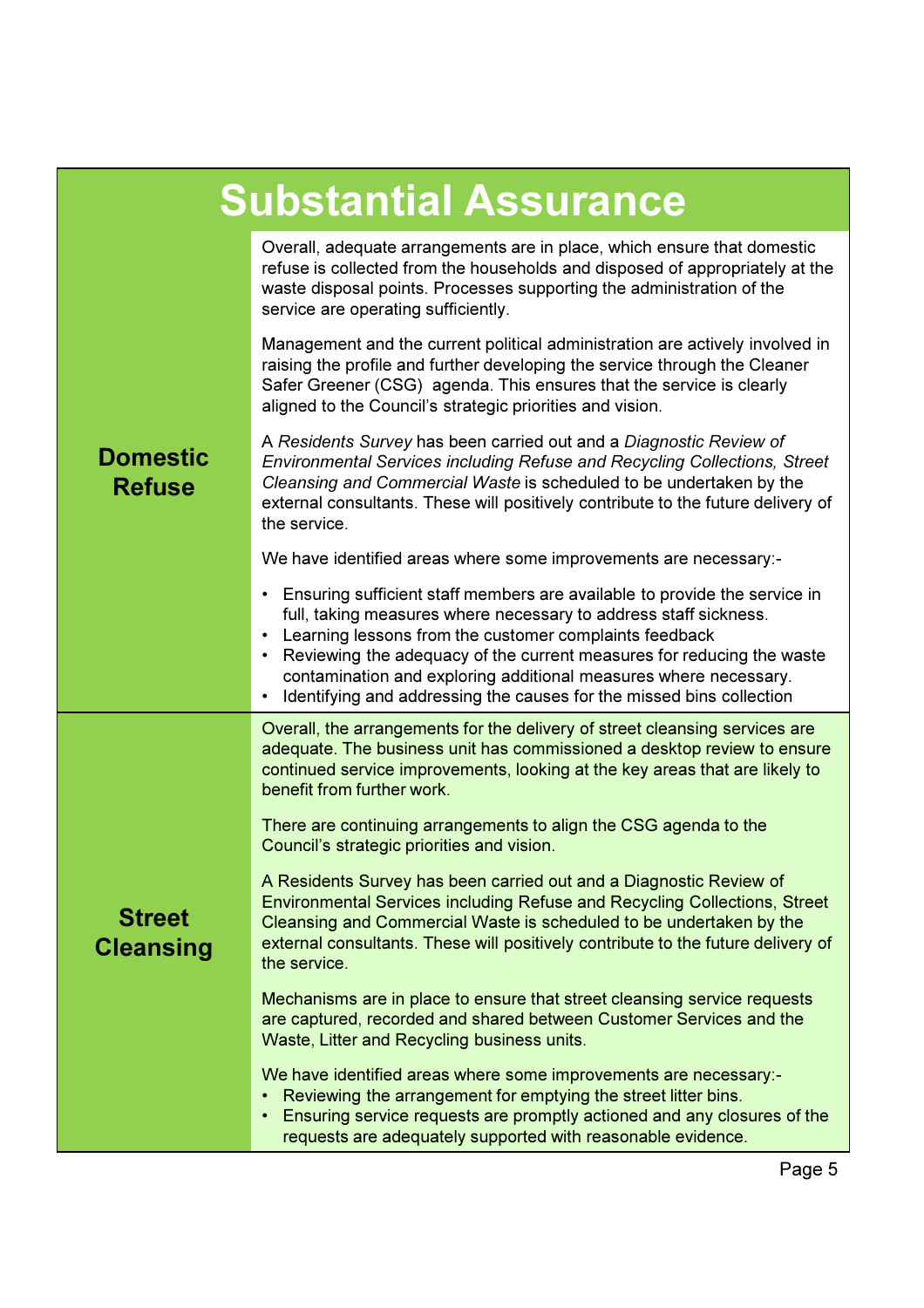| <b>Substantial Assurance</b> |                                                                                                                                                                                                                                                                                                                                                                                                                  |  |  |  |  |
|------------------------------|------------------------------------------------------------------------------------------------------------------------------------------------------------------------------------------------------------------------------------------------------------------------------------------------------------------------------------------------------------------------------------------------------------------|--|--|--|--|
|                              | Our review has provided an overall substantial assurance opinion for the<br>effectiveness and efficiency of the key controls in place within the Council<br>for the areas we tested.                                                                                                                                                                                                                             |  |  |  |  |
|                              | All controls tested in Financial Services operate effectively and as expected.<br>The systems we reviewed operate effectively in protecting the business from<br>increased exposure to fraud and error.                                                                                                                                                                                                          |  |  |  |  |
|                              | Below we have identified areas, where further improvements in key controls<br>are necessary:                                                                                                                                                                                                                                                                                                                     |  |  |  |  |
| <b>Key Controls</b>          | <b>Human Resources</b><br>• Ensuring the Recruitment and selection policy is regularly updated in<br>order to incorporate changes in legislation and work practices<br>Documenting and dating checks of the right to work for all new starters<br>٠                                                                                                                                                              |  |  |  |  |
|                              | <b>Debtors</b><br>• Ensuring that there is a clear and up to date procedure for sundry debts<br>collection after the final reminder has been issued which clearly specifies<br>roles, responsibilities and timeframes<br>• Regularly distributing sundry aged debt report (ADR) to relevant<br><b>Business Managers</b><br>• Establishing quarterly reporting to SLT of sundry debts                             |  |  |  |  |
|                              | Overall, the Council's payroll is administered efficiently and effectively. For<br>the areas and the activity risks examined, we found that the key controls<br>were operating satisfactorily ensuring that employees are set up, removed<br>and paid accurately and statutory deductions are made and paid to the<br>appropriate body.<br>Exception reports are reviewed and explanations provided in the areas |  |  |  |  |
| <b>Payroll</b>               | where payroll rule infringements have been highlighted<br>The Council's General Ledger is accurately updated with the payroll costs<br>ensuring accurate financial reporting of the employee related costs.                                                                                                                                                                                                      |  |  |  |  |
|                              | To strengthen the financial controls, we have made some suggestions for<br>improvement including:-                                                                                                                                                                                                                                                                                                               |  |  |  |  |
|                              | • Strengthening the operational arrangement over the authorisation of the<br>BACS payments ensuring a senior staff member has direct access to<br>authorise the BACS payments within the PayGate system.<br>Ensuring claims for additional hours are appropriately authorised before a<br>$\bullet$<br>payment is made.                                                                                          |  |  |  |  |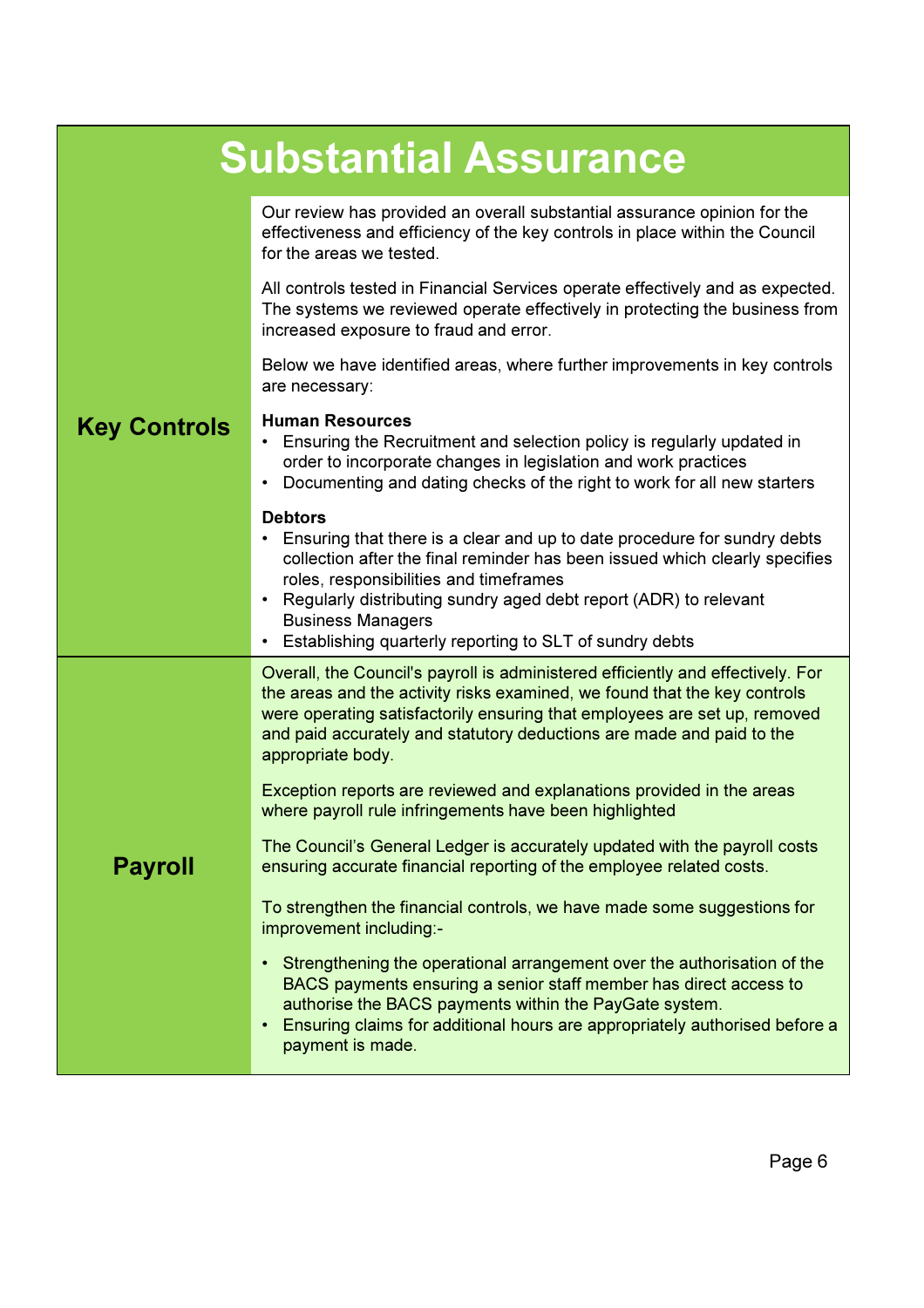

#### Audits reports at draft

We have 6 audit's at draft report stage:

- IT Governance
- Development Company
- Emergency Planning
- Business Continuity
- **Counter Fraud**
- Procurement Card

These will be reported to the committee in detail once finalised.

#### Work in Progress

We also have 4 audits in progress :

- NSDC Companies
- Project/Programme Management
- Strategic Asset Management
- Follow-ups

Details of these can be seen in the 2018/19 plan at appendix 4.

#### Other Work Completed

The combined assurance work has been completed.

We have not completed the combined assurance report this year as changes in management have not enabled sufficient time for preparation and training to be provided. To address this we will be arranging a workshop to go through the combined assurance process and any changes and improvements which can be made. We aim to re-commence Combined assurance reports from 2019/20.

#### Changes to the Plan

We have made two changes to the plan since the previous Committee, both of which have been agreed by the Client officer:-

- Commercialisation moved to 2019/20
- IT infrastructure removed.

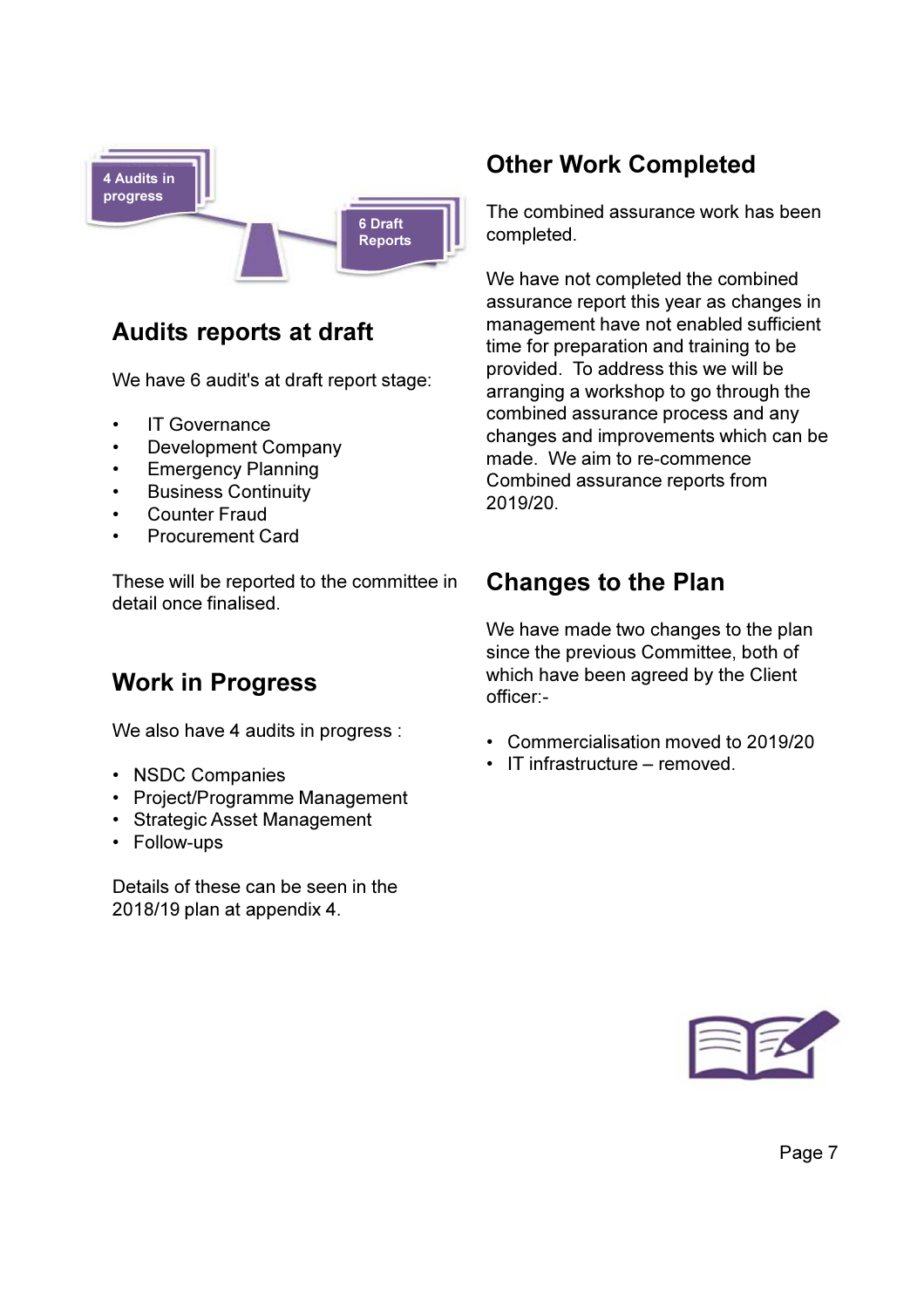**Benchmarking** 



Internal Audit's performance is measured against a range of indicators. The statistics below show our performance on key indicators year to date.

## Performance on Key Indicators







Page 8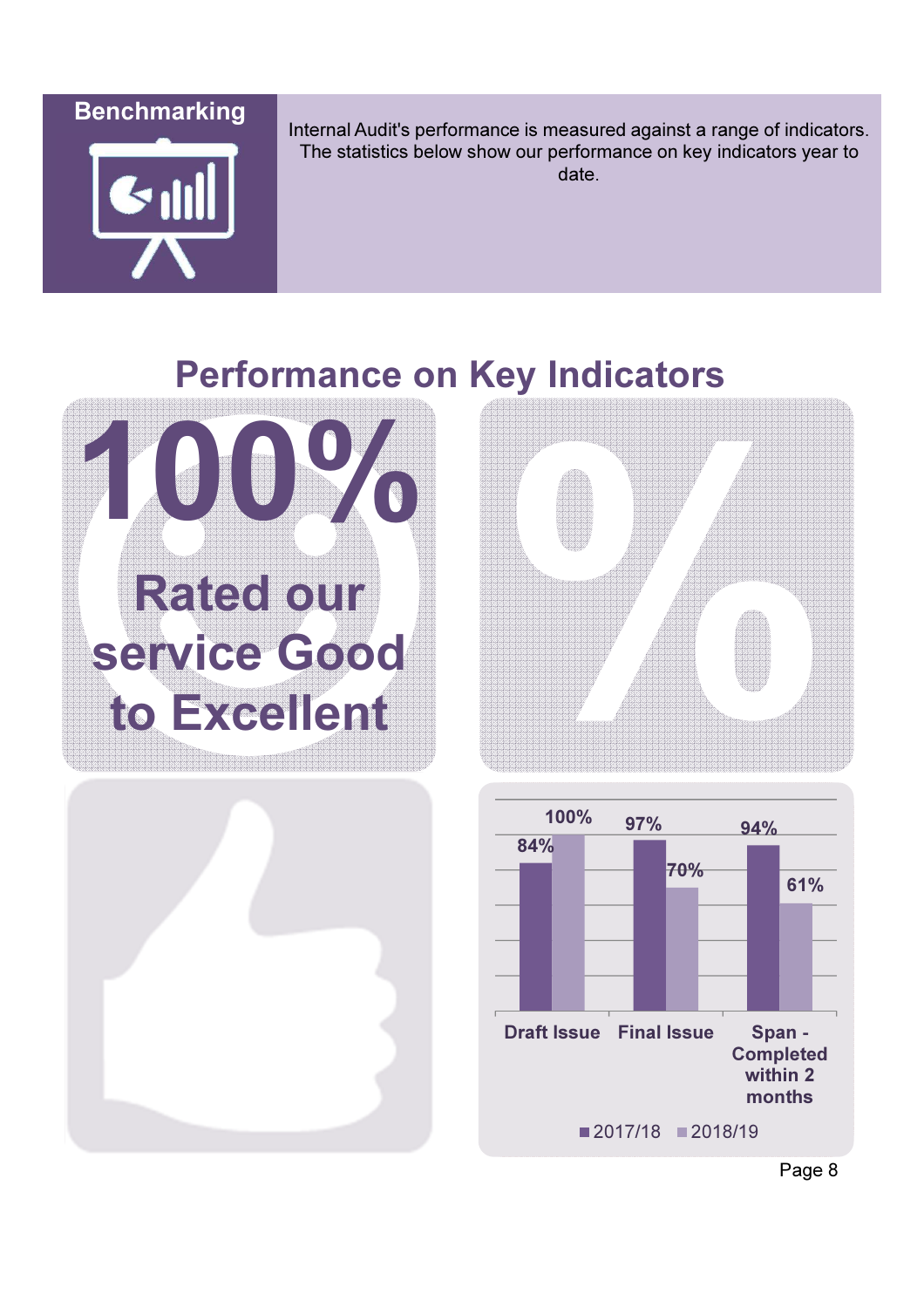

## Other Matters of Interest

A summary of matters that will be of particular interest to Audit and Accounts Committee Members

#### CIPFA Better Governance Forum Update

In February 2019 CIPFA produced an audit committee update paper. This highlights recent reports from external auditors, in particular the National Audit Office report on Local Authority Governance. It also takes stock of local audit arrangements in the light of recent developments.

Understanding the work of external auditors is a key responsibility of the audit committee, and supporting and overseeing the organisation's response to the auditor recommendations is an essential role for the committee.

The report examined local arrangements, particularly those that support financial sustainability. These included:

- operation and independence of the audit committee
- priority given to ethical standards
- effective internal audit
- robust risk management arrangements
- effective scrutiny and challenge
- the right conditions for statutory officers to fulfil their roles.

The NAO surveyed the external auditors of the authorities on the extent to which they were satisfied that these arrangements were effective. In 50% of authorities, the external auditors had no concerns and 19% had concerns on one area only. However, 30% of authorities were scored as having two or more concerns, including 9% with four or more areas of concern.

The findings from the survey of external auditors was further supported by a survey of section 151 officers and a range of focus groups and interviews with stakeholders.

The document also covers the work of the Committee on Standards in Public Life who have published a report on their review of standards arrangements in English local authorities. The report, Local Government Ethical Standards, acknowledges that the vast majority of councillors and officers maintain high standards of conduct but that there is clear evidence of misconduct by some councillors, particularly around bullying and harassment.

While the report concludes that local responsibility for standards should be maintained, it recommends a number of improvements, including:

- a new model code of conduct
- extending regulations about the disclosure of interests
- strengthening and clarifying the role of the independent person
- a new sanction to suspend a councillor for up to six months
- disciplinary protection for the statutory officers in authorities (monitoring officer, section 151 officer and head of paid service) should be extended to all disciplinary action
- amendments to the Transparency Code to cover disclosures of code of conduct complaints and changes to whistleblowing.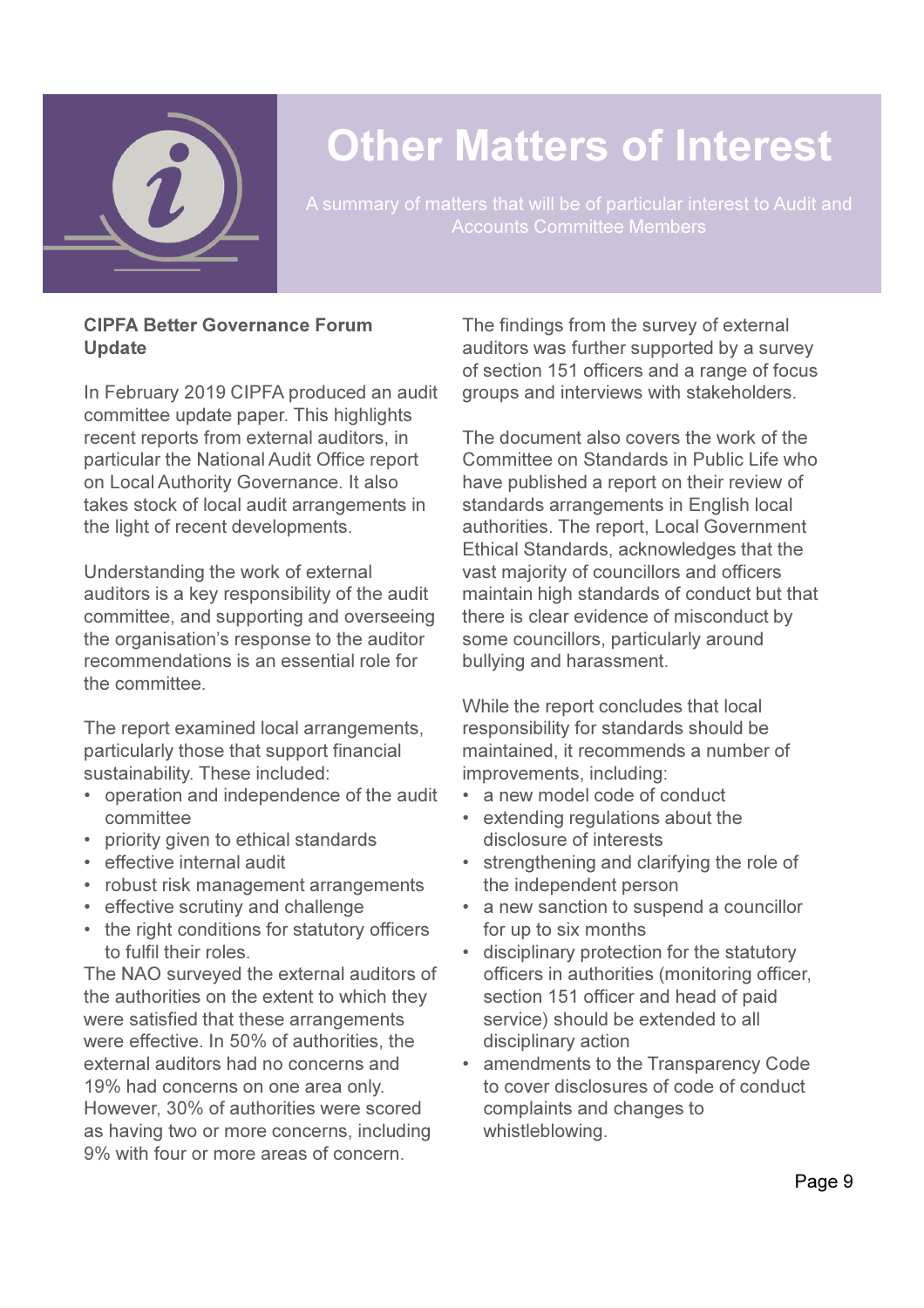

## Other Matters of Interest

A summary of matters that will be of particular interest to Audit and Accounts Committee Members

In addition, there are 15 best practice recommendations made to local authorities.

Audit and Accounts committee members should take account of the report as an individual

councillor or independent member, but they should also be aware of the report when considering the strength of their authority's ethical framework for the Annual Governance Statement.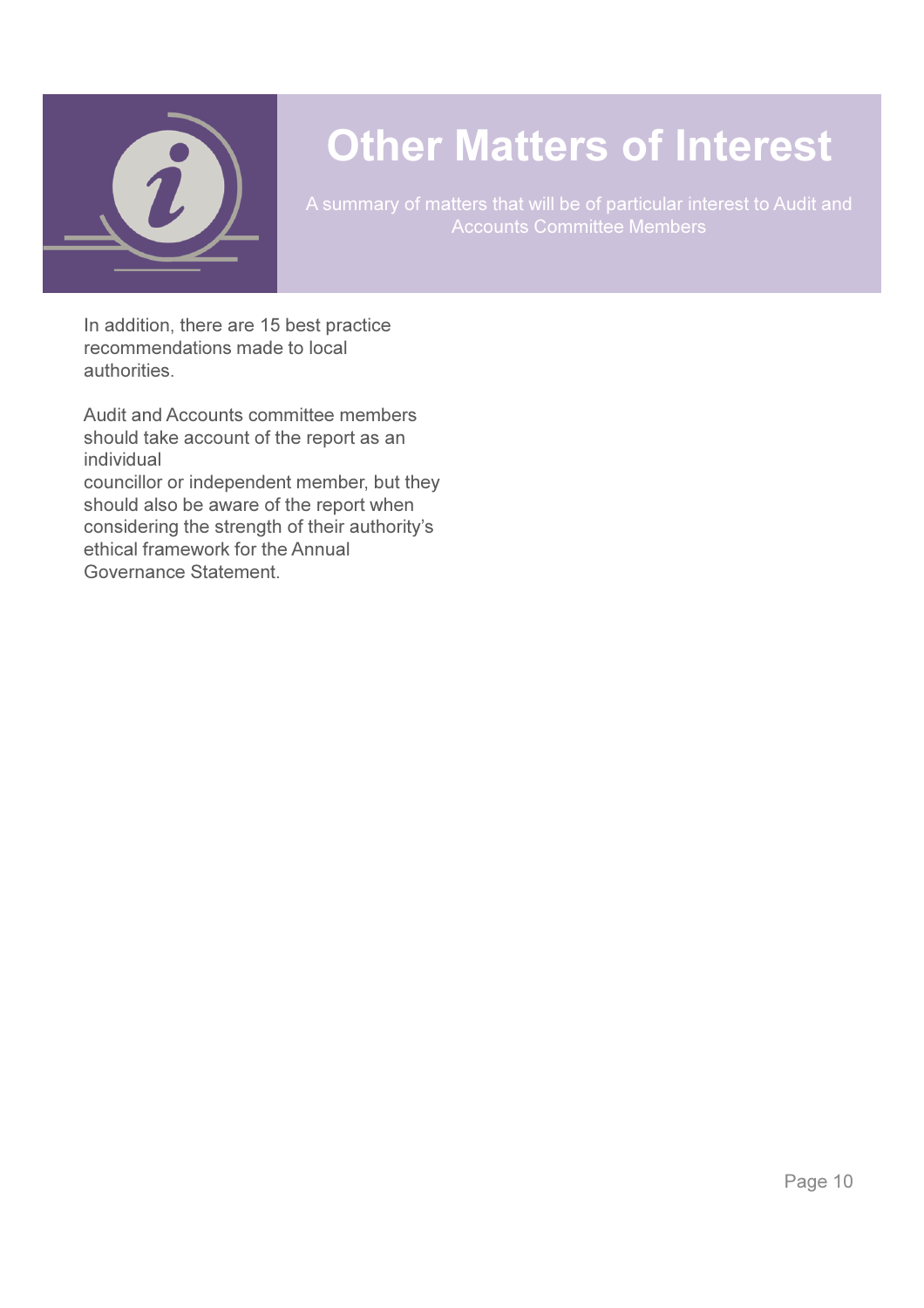#### **Appendix 1 Assurance Definitions**

#### High

Our critical review or assessment on the activity gives us a high level of confidence on service delivery arrangements, management of risks, and the operation of controls and / or performance.

The risk of the activity not achieving its objectives or outcomes is low. Controls have been evaluated as adequate, appropriate and are operating effectively.

| <b>Substantial</b> |                                                                                                                                                                                                                                                                           |
|--------------------|---------------------------------------------------------------------------------------------------------------------------------------------------------------------------------------------------------------------------------------------------------------------------|
|                    | Our critical review or assessment on the activity gives us a<br>substantial level of confidence (assurance) on service delivery<br>arrangements, management of risks, and operation of controls and /<br>or performance.                                                  |
|                    | There are some improvements needed in the application of controls<br>to manage risks. However, the controls have been evaluated as<br>adequate, appropriate and operating sufficiently so that the risk of the<br>activity not achieving its objectives is medium to low. |

#### Limited

Our critical review or assessment on the activity gives us a The controls to manage the key risks were found not always to be operating or are inadequate. Therefore, the controls evaluated are unlikely to give a reasonable level of confidence (assurance) that the risks are being managed effectively. It is unlikely that the activity will achieve its objectives.

| LOW |                                                                                                                                                                                                                                                                 |
|-----|-----------------------------------------------------------------------------------------------------------------------------------------------------------------------------------------------------------------------------------------------------------------|
|     | Our critical review or assessment on the activity identified significant<br>concerns on service delivery arrangements, management of risks,<br>and operation of controls and / or performance.                                                                  |
|     | There are either gaps in the control framework managing the key<br>risks or the controls have been evaluated as not adequate,<br>appropriate or are not being effectively operated. Therefore the risk<br>of the activity not achieving its objectives is high. |
|     |                                                                                                                                                                                                                                                                 |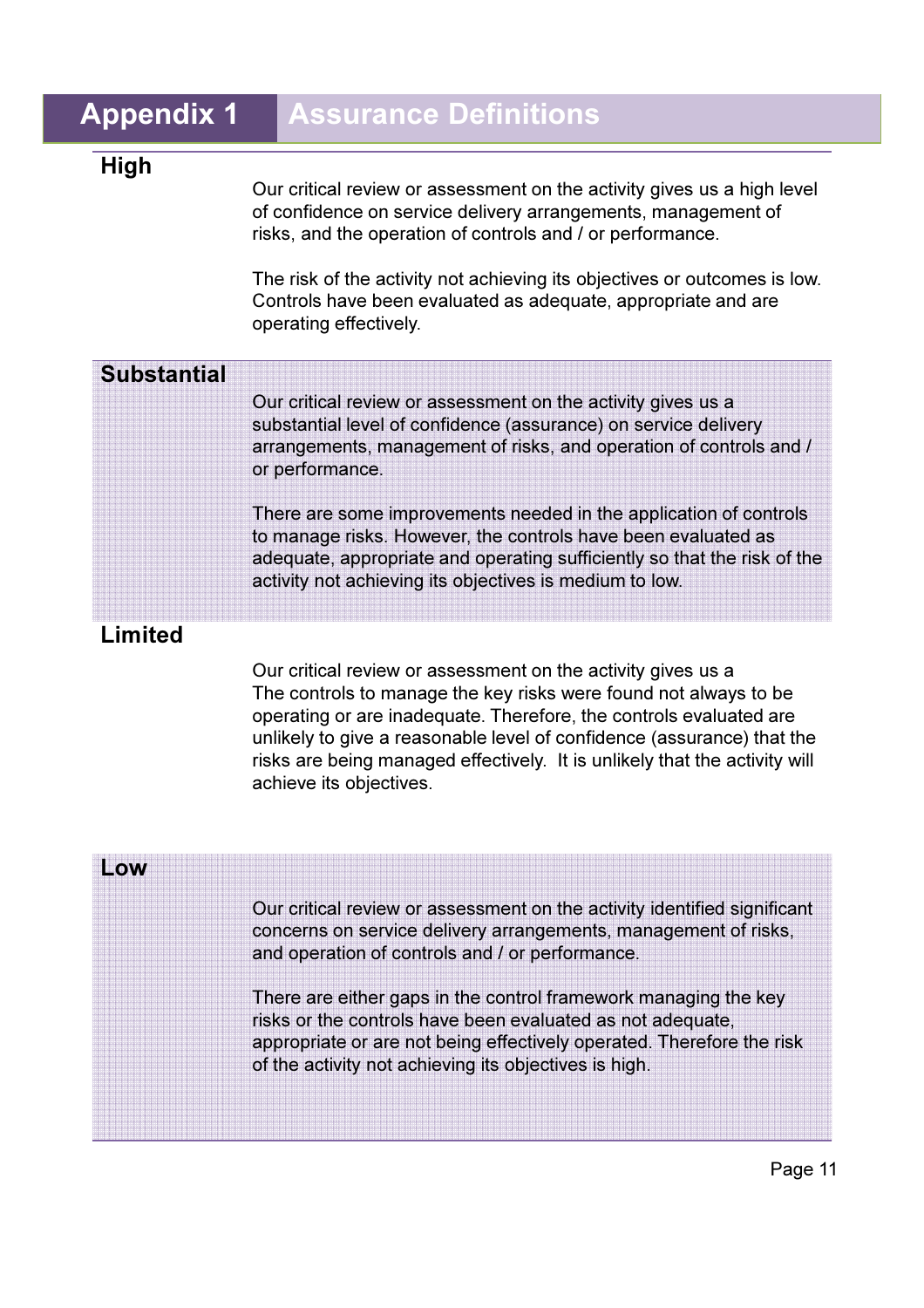#### Appendix 2 Audits with Limited Assurance

#### ICT Cyber **Security**

| <b>Limited</b>   | <b>Risk</b>                                          | Rating<br>(R-A-G) | <b>Recommendations</b> |               |
|------------------|------------------------------------------------------|-------------------|------------------------|---------------|
| <b>Assurance</b> |                                                      |                   | High                   | <b>Medium</b> |
|                  | Risk 1 - Loss or modification of<br>services or data | Red               |                        | 10            |
|                  |                                                      |                   |                        |               |

#### Background and Context

We have undertaken a general review of cyber security, taking into account guidance provided by the Governments National Cyber Security Centre (NCSC), to provide assurance that key areas of Cyber Security have been addressed. Cyber security comprises technologies, processes and controls that are designed to protect systems, networks and data from cyberattacks.

The Council processes and stores confidential and sensitive information which, if not securely managed, could lead to unauthorised access, data loss, business disruption and reputational damage.

#### Scope

The NCSC has identified 10 steps for cyber security to help organisations manage cyber risks. A further 2 steps were introduced by the National Audit Office in their publication "Cyber security and information risk guidance for Audit Committees".

Our review covered these 12 steps, albeit at a high level, which includes:

- Establish a Risk Management Regime
- Network Security
- User Education and Awareness
- Malware Protection
- Removable Media Controls
- Secure Configuration
- Managing User Privileges
- Incident Management
- Monitoring
- Home & Mobile Working
- Using Cloud Services
- Development of New Services or Technology

As stated, this is a high level review looking across the whole of the ICT service function. Where we feel further assurance work is required in a specific area, then this is stated within the report.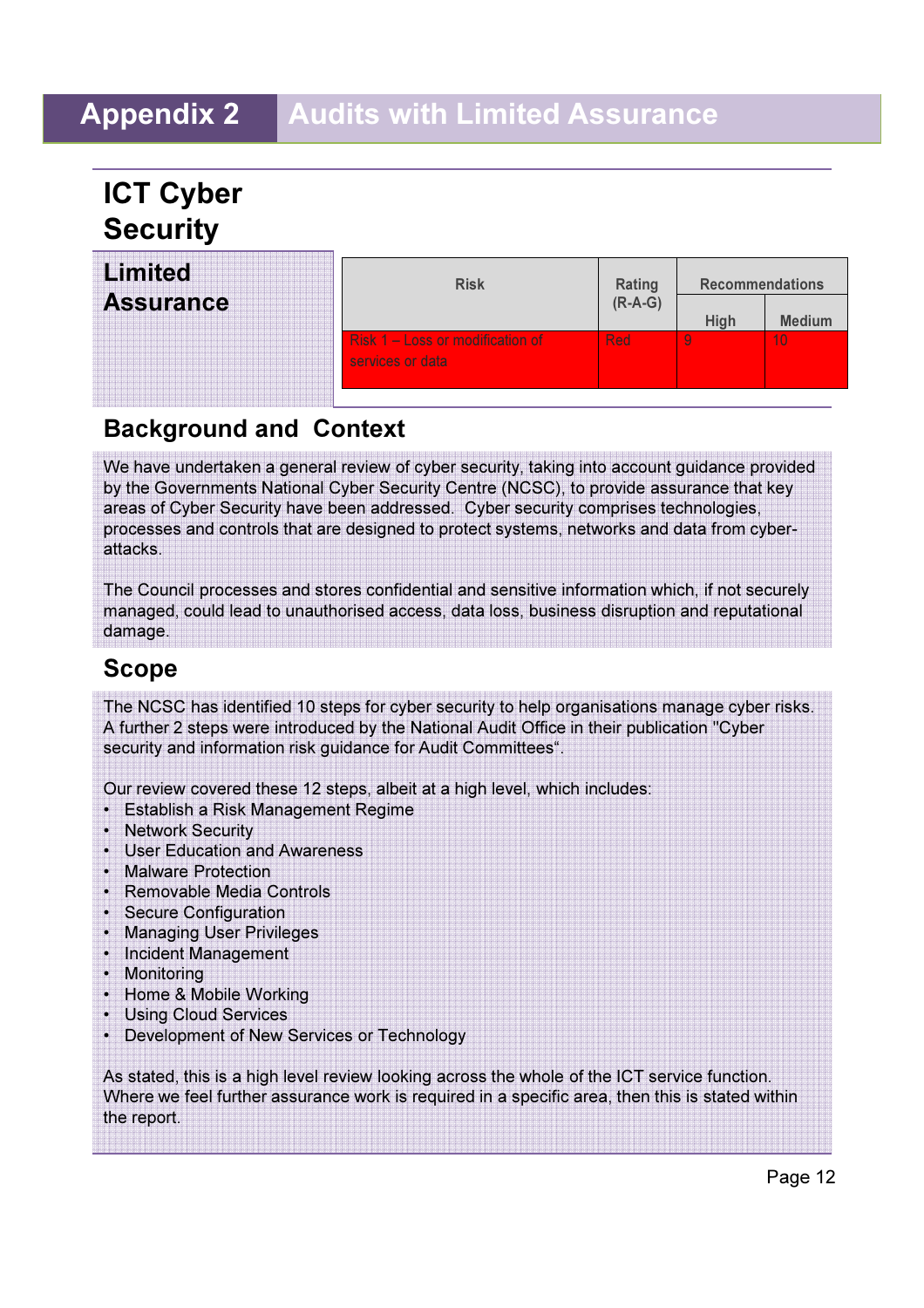#### Appendix 2 Audits with Limited Assurance - Continued

#### Executive Summary

The UK government's National Security Strategy acknowledges cyber threats as one of the four major risks to national security. Consequently, Cyber Security is recognised as a key risk for the majority of organisations.

Effective cyber security reduces the risk of cyber-attacks, and protects organisations and individuals from the unauthorised exploitation of systems, networks and technologies. Cyberattacks can disrupt and cause considerable financial and reputational damage to even the most resilient organisation.

Our current assessment of the Council's Cyber Security capability is Limited.

It is evident that a lot of the policy documents to direct the required behaviour and activities within the ICT service require refreshing and restating. We make several recommendations within this report to amend specific policies that are seen as important to the Cyber Security areas we have covered. A general recommendation to refresh the ICT policy range has been made within the ICT Governance audit report undertaken as part of the 2018/19 audit programme.

The annual IT Health Check (ITHC) was undertaken earlier in the year by an external assessor to support the Council's annual PSN compliance. The external assessor produced a report of their findings in April 2018 which resulted in almost 400 actions being identified for the Council to remediate. As a large number of critical and high priority actions remain outstanding we have recommended that the ITHC action plan is more actively monitored by management to help ensure that suggested improvements are implemented within an acceptable timeframe.

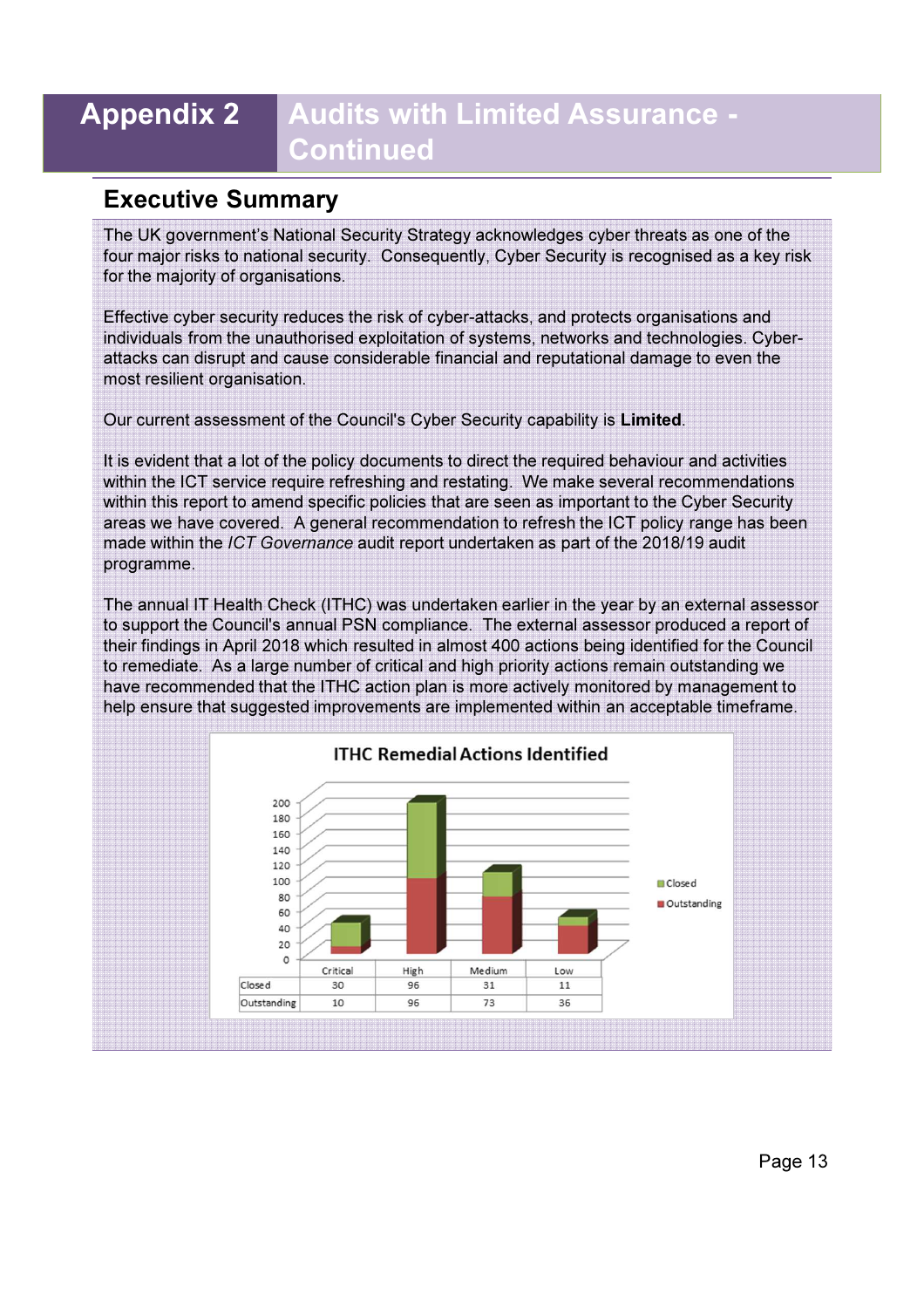#### Appendix 2 Audits with Limited Assurance - Continued

#### Areas of Good Practice

During our review we found that:

- There are a number of user awareness and training initiatives in place such as e-learn modules, and the raising of awareness of cyber security risks through email communicating to all staff, e.g. phishing awareness.
- A mobile device management (MDM) solution is in place to manage corporate mobile devices across the organisation.

#### Managing Risks

Good risk management, including maintaining risk registers, helps you to identify, understand and reduce the chance of risks having a negative impact on achievement of your objectives. Cyber Security is addressed as an operational risk within its risk management framework. We believe the Council should consider Cyber Security as a Corporate or Strategic risk with a corporate wide approach to providing mitigation to this risk.

#### Management Comments

I would like to thank Tony & everyone involved for this report and the additional support provided.

Understanding and accepting the risk rating, we have reviewed the recommendations and have developed an action plan to deal with the responses required. We will work in conjunction with Information Management to ensure we meet all requirements to reduce the level of risk with priority.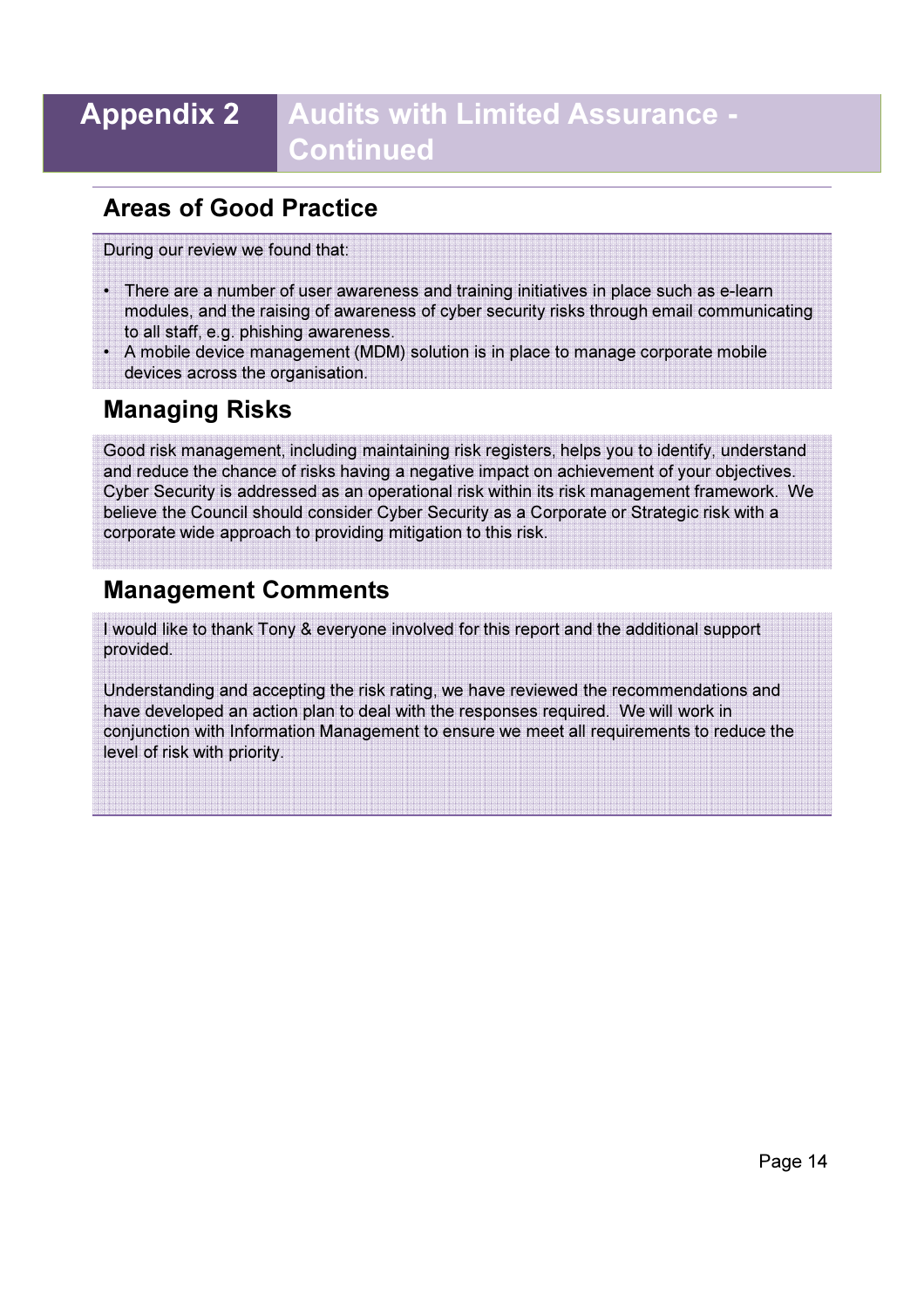### Appendix 3 Details of Overdue Actions

#### Outstanding Audit Actions for all audits at 31 March 2019



#### All Actions remaining to be implemented

High Priority Actions remaining to be implemented



#### Medium Priority Actions remaining to be implemented



Overall Overdue



Page 15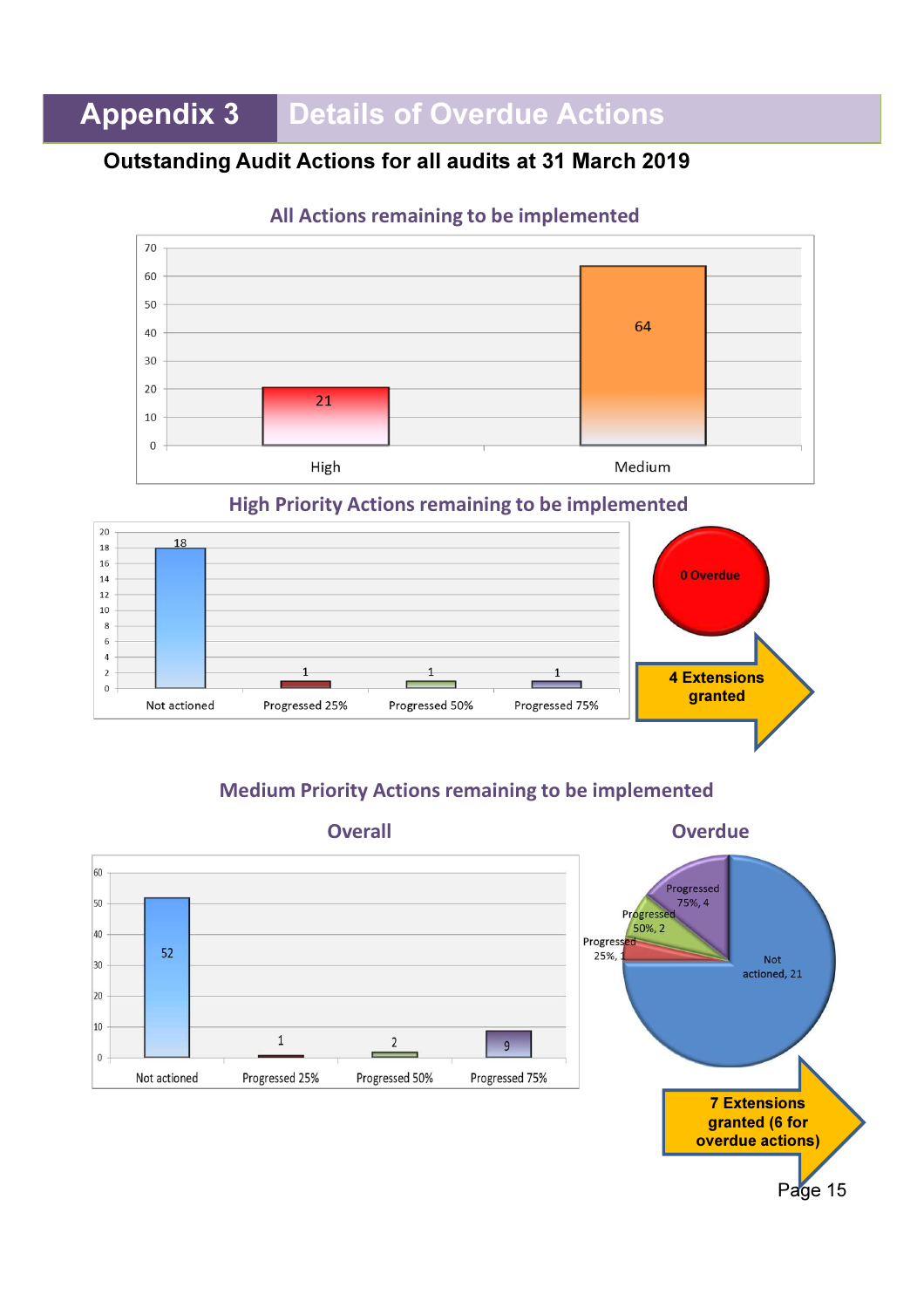## Appendix 4 2018/19 Audit Plan to date

| Area                                                                | <b>Indicative Scope</b>                                                                                                                                                                                                                     | <b>Planned Start Actual Start</b><br>Date | Date             | <b>Final Report</b><br><b>Issued</b> | <b>Current Status</b><br><b>Assurance</b><br><b>Opinion</b> |
|---------------------------------------------------------------------|---------------------------------------------------------------------------------------------------------------------------------------------------------------------------------------------------------------------------------------------|-------------------------------------------|------------------|--------------------------------------|-------------------------------------------------------------|
| Mansfield Crematorium                                               | Completion of the audit of the Mansfield Crematorium Accounts                                                                                                                                                                               | Apr-18                                    | Apr-18           |                                      | May-18Completed                                             |
| <b>HRA Self Financing Business Plan</b>                             | There is a business plan in place which is up-to-date, based on<br>sound assumptions and reported.                                                                                                                                          | May-18                                    | May-18           |                                      | Mar-19Substantial                                           |
| S <sub>106</sub> Funding                                            | There are effective processes in place for the receipt and<br>spending of S106 monies.                                                                                                                                                      | May-18                                    | May-18           |                                      | Aug-18Substantial                                           |
| <b>Emergency Planning</b>                                           | Arrangements are in place which enable the Council to effectively<br>manage an emergency planning situation.                                                                                                                                | <b>Jun-18</b>                             |                  |                                      | Draft Report                                                |
| Economic Development                                                | The Council has an economic development strategy in place<br>which sets out it's objectives and actions. The<br>projects/schemes/processes used to achieve the objectives are<br>robust and authorised.                                     | Jun-18                                    | Jun-18           |                                      | Feb-19Substantial                                           |
| Cyber Security                                                      | The Council has arrangements in place to safeguard it from a<br>cyber security attack. If it does suffer an attack there are<br>effective processes to contain it and reduce it's affect on the<br>Council's business.                      | $Jun-18$                                  | Jun-18           |                                      | Apr-19Limited                                               |
| Newark Cattlemarket                                                 | Completion of the rent calculation for 2017/18                                                                                                                                                                                              | Jun-18                                    | Jul-18           |                                      | Nov-18Completed                                             |
| Creditors                                                           | There are effective processes and procedures in place which<br>ensure that payments are made to the correct suppliers in a<br>timely manner and in accordance with the Council's Financial<br>Procedure Rules.                              | Jul-18                                    | Aug-18           |                                      | Dec-18Substantial                                           |
| Development Company                                                 | There is an action plan in place for the establishment of the<br>Company and governance arrangements which follow best<br>practice. The establishment of the Company is authorised.                                                         | Jul-18                                    | Jul-18           |                                      | Draft Report                                                |
| Assurance                                                           | The responsibilities of the assurance function are clearly defined<br>and embedded enabling the provision of accurate and up-to-date<br>reporting of compliance and monitoring of corrective measures.                                      | Aug-18                                    | Aug-18           |                                      | Oct-18Substantial                                           |
| Brexit Preparation and understanding<br>the risks and opportunities | The Council is aware of the potential implications of Brexit and<br>keeps abreast of these as the process progresses. These<br>mplications are identified within any strategic planning for the<br>Council and it's wholly owned companies. |                                           |                  |                                      |                                                             |
| Gilstrap                                                            | Independent Examination of the Gilstrap accounts in accordance<br>with S145 of the Charities Act 2011.                                                                                                                                      | Aug-18<br>Aug-18                          | Sep-18<br>Sep-18 |                                      | Apr-19Substantial<br>Oct-18Completed                        |
| <b>NSDC Companies</b>                                               | Review of the Governance and processes in place for the<br>Council's wholly owned companies.                                                                                                                                                | Sep-18                                    | Sep-18           |                                      | Fieldwork                                                   |
| Review of IR35                                                      | There are processes in place which ensure that the Council<br>dentifies all those affected by IR35 and payments are made in<br>the correct manner.                                                                                          | Sep-18                                    | Aug-18           |                                      | Oct-18Substantial                                           |
| <b>Environmental Protection</b>                                     | Licenses are issued where statutorily required with income being<br>collected and accounted for. Inspections are carried out and<br>documented in accordance with legislation.                                                              | Sep-18                                    | Oct-18           |                                      | Feb-19Substantial                                           |